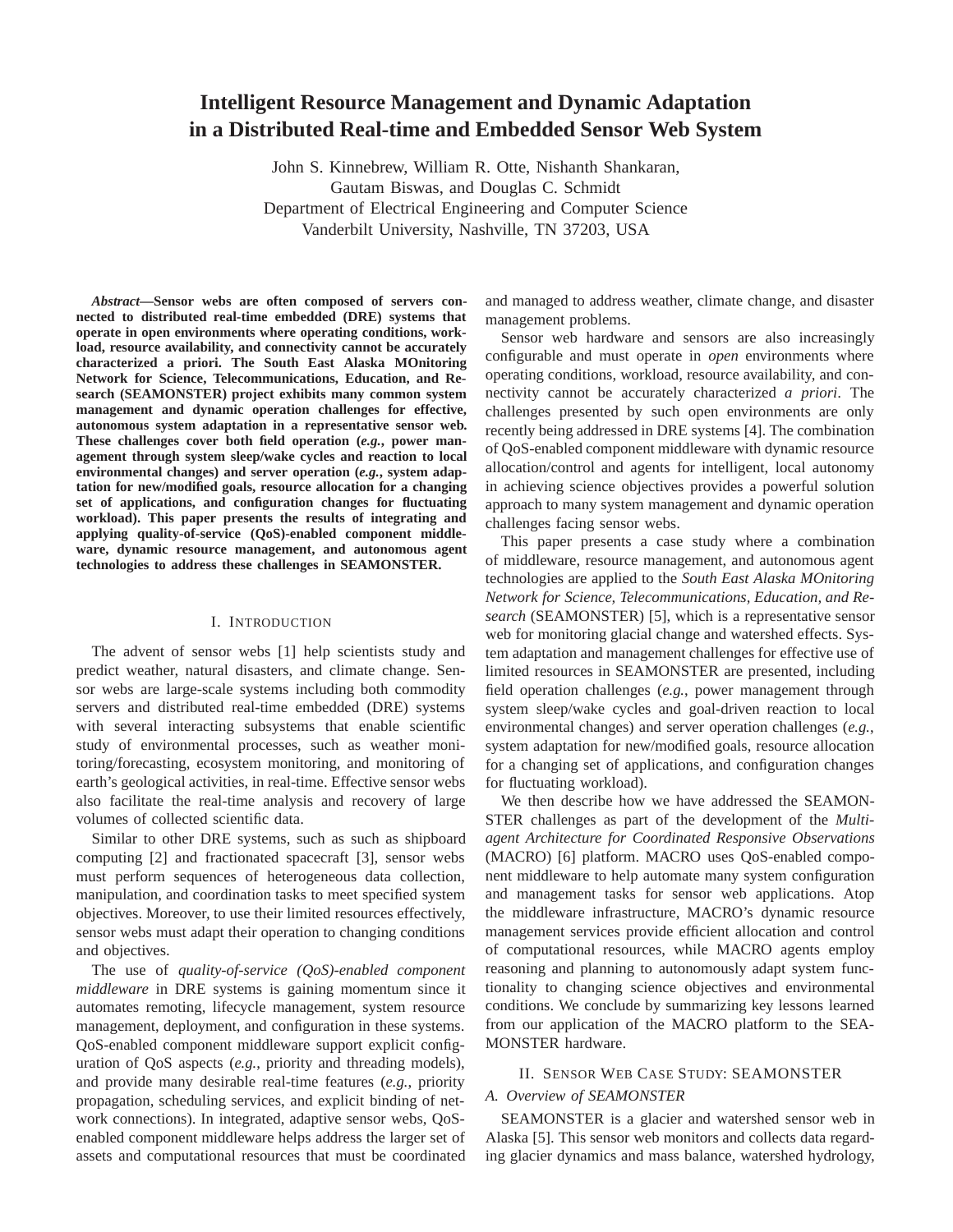coastal marine ecology, and human impact/hazards in and around the Lemon Creek watershed. The collected data is used to study the correlation between hydrology, glacier velocity, and temperature variation at Lemon Creek.

The SEAMONSTER sensor web, as illustrated in Figure 1, includes sensors with weatherized computer platforms that are deployed on the glacier and throughout the watershed to collect data of scientific interest. The data collected by the sensors is relayed to a cluster of servers primarily via wireless networks for processing, correlation, and analysis. These data processing applications are being transitioned to run atop a QoS-enabled component middleware platform consisting of the *Component-Integrated ACE ORB* (CIAO) [7], which is open-source QoS-enabled component middleware that implements the OMG Lightweight CORBA Component Model (CCM) [8] and Deployment and Configuration [9] specifications.

The data processing applications (*e.g.*, GPS data analysis for glacier dynamics and watershed hydrology analysis) are configured by autonomous sensor web agents on the server cluster, and individual applications may be added or removed to/from the server cluster during normal operation. The resource utilization by these applications cannot be accurately characterized *a priori* since it depends on the input workload for these applications, which in turn is affected by a plethora of environmental conditions and activities in the field.



Fig. 1: SEAMONSTER field sensor deployment

For example, during nominal operation of the SEAMON-STER sensor web, only a subset of the sensors are operational (primarily for baseline monitoring of the Lemon Creek Glacier and Lemon Creek watershed area). The input workload of the applications processing the collected data is therefore minimal. When evidence is detected that the glacial lake on Lemon Creek Glacier is draining, however, most or all of the sensors in the sensor web should be operational and configured to higher data rates, resulting in much larger quantities of sensor data being collected to allow in-depth analysis of the effects of the lake draining through the glacier into Lemon Creek. During this event, input workload of the data processing applications are significantly higher than during normal operation.

# *B. System Adaptation Challenges in SEAMONSTER*

Effective sensor web resource management and dynamic adaptation in SEAMONSTER presents software challenges in the field and at the servers. In the server cluster, significant computational resources are available to direct the tasks performed by computationally limited field resources. These servers are shared among the data processing applications, sensor web agents, and other SEAMONSTER applications, such as a database and web server. In the field, computational resources are limited and consequently require software solutions with small footprint and low computational complexity. The remainder of this section summarizes key field and server challenges in transforming SEAMONSTER to use its limited resources effectively by applying component middleware, dynamic resource management, and autonomous agents.

*1) Field Challenge 1: Local power management with sleep/wake cycles:* SEAMONSTER's need for power management is motivated by limited availability of power, due to variable weather conditions limiting the ability to recharge the batteries. The available power is often insufficient for continuous operation of the processor, requiring the system to periodically power down completely. Moreover, to protect against "wedging" (which is a situation where the operating system becomes unresponsive), it is useful to periodically hard-reset the microservers, which are difficult to physically access in the field. When a microserver returns from one of these sleep/wake cycles, *i.e.* when the boot process completes, local agents and applications must be correctly redeployed and connections between nodes must be correctly re-established. Section III-A describes how MACRO QoSenabled component middleware addresses this challenge.

*2) Field Challenge 2: Configuration adaptation to address changing local conditions:* Field nodes in a sensor web often have a large number of observable phenomena in their area of interest. The type, duration, and frequency of observation of these phenomena may change over time, based on changes in the environment, occurrence of events in the environment, and changing goals and objectives in the science mission of the sensor web. Moreover, limited power, processing capability, storage, and network bandwidth limit the ability of these nodes to continually perform observations at the desired frequency and fidelity. Dynamic changes in environmental conditions coupled with limited resource availability requires individual nodes of the sensor web to revise current operations and future plans to make the best use of their resources. To handle these dynamic changes effectively, the nodes must be capable of goal-driven, functional adaptation. Section III-B describes how MACRO field agents address this challenge.

*3) Server Challenge 1: Autonomous system adaptation for new or modified objectives:* The scientific inquiries and corresponding mission objectives for which a sensor web is utilized can change over the course of its operation. A system with static data collection and processing activities requires significant effort to reconfigure for new or modified mission objectives. Moreover, the system may have more objectives than can all be achieved at the same time with its limited resources. The "best" (*i.e.*, highest utility) set of goals to achieve at a particular time may vary depending on environmental conditions and transient events. Efficient use of sensor web resources therefore requires autonomous adaptation of system configuration and activities in light of current goals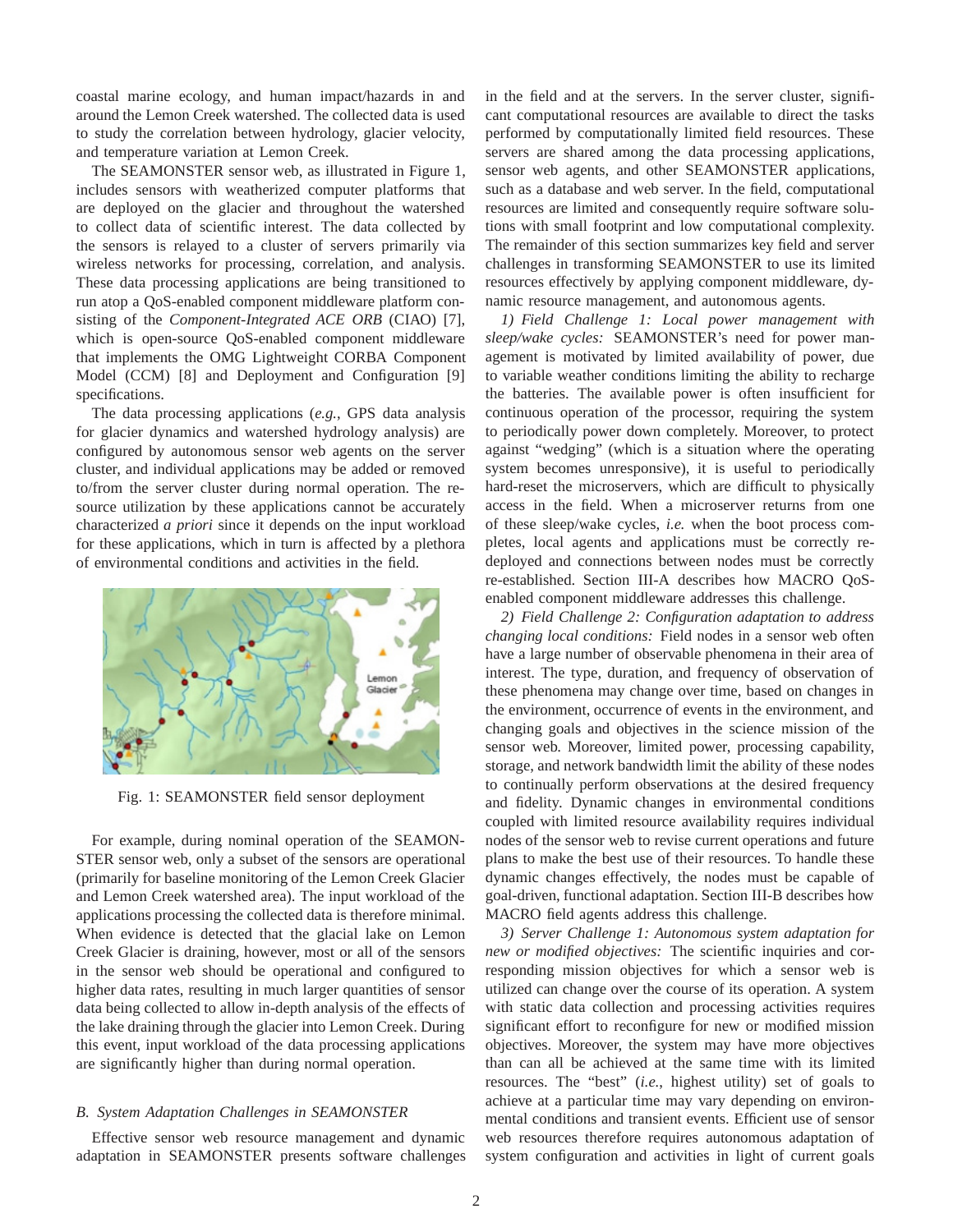and conditions. Section III-C describes how MACRO server agents address this challenge.

*4) Server Challenge 2: Online resource allocation to data processing applications:* Data processing applications executing in the server cluster are *resource sensitive*, *i.e.*, QoS of the sensor web is affected significantly if an application does not receive the required CPU time and network bandwidth within bounded delay. Moreover, in open DRE systems like the SEAMONSTER sensor web, input workload affects utilization of system resources and QoS of applications. Utilization of system resources and QoS of applications may therefore vary significantly from their estimated values. Section III-D describes how MACRO resource management services address this challenge.

*5) Server Challenge 3: Adaptation to fluctuations in input workload:* When applications are deployed and configured in the server cluster, resources are allocated to application components based on the *estimated* resource utilization and estimated/current availability of system resources. In open DRE systems, however, *actual* resource utilization of applications may differ significantly from the estimated values. Moreover, for applications executing in these systems, the relation between input workload, resource utilization, and QoS cannot be fully characterized *a priori*. To operate effectively despite dynamic variations in operational conditions and/or input workload, the system should be able to gracefully *adapt* resource usage. Section III-E describes how MACRO resource management services address this challenge.

# III. ADDRESSING THE SEAMONSTER CHALLENGES WITH THE MACRO PLATFORM

The *Multi-agent Architecture for Coordinated, Responsive Observations* (MACRO) platform provides a powerful computational infrastructure for enabling the deployment, configuration, and operation of large-scale sensor webs that are composed of many constituent sensor webs. Intelligent autonomy in MACRO is provided primarily through two levels of agents: (1) the *mission level*, where agents interact with users to allocate high-level science tasks to sensor webs and create scheduled plans to achieve these goals, and (2) *resource level*, where local server and field agents translate tasks into actions and application deployments related to data collection, analysis, and transmission.

To effectively adapt system functionality, resource-level agents in MACRO employ novel services, such as the *Spreading Activation Partial Order Planner* (SA-POP) [10] and the *Resource Allocation and Control Engine* (RACE) [11]. MACRO server agents use SA-POP to support dynamic (re)planning/scheduling and RACE to efficiently manage computational resource for deployed applications. SA-POP and RACE enable MACRO to achieve the necessary local autonomy to efficiently achieve mission goals with limited resources in a dynamic environment.

The implementation of agents in MACRO is based on the CIAO [7] QoS-enabled component middleware to ensure interoperability across heterogeneous computing platforms, reduce development costs, and improve overall robustness and



Fig. 2: **M**ACRO Architecture

scalability. The agents operate on the CIAO middleware to ensure that a diverse set of science objectives can be met, as shown in Figure 2. This architecture helps facilitate real-time, adaptive data acquisition, analysis, fusion, and distribution.

The remainder of this section describes how MACRO addresses the sensor web challenges identified in Section II-B.

# *A. Addressing Field Challenge 1: Correct Re-deployment After Reboot*

The MACRO approach to resolving this challenge involves creating all deployments as locality-constrained deployments. Locality-constrained deployments describe only components that reside on a single node and describe connections with components on other nodes with external references. The locality-constrained approach is in contrast to the use of a global deployment plan, which describes components deployed to several nodes and describes connections as internal references, *i.e.*, referring to the connected components directly. With locality-constrained deployments each node has sufficient information for the middleware to correctly reconstitute its agent and other software deployments upon reboot.

# *B. Addressing Field Challenge 2: Plan Schemas for Local Reaction*

To address the problem of effective reaction to local changes in environmental conditions and resource availability—while respecting system-wide science goals—the field nodes must be capable of intelligent, autonomous adaptation and action. Since local field agents have limited computational resources, extensive planning and scheduling is not possible for rapid reaction to local changes. Instead, field agents are provided with a set of template plan schemas that cover a range of conditions and local goals to which they are applicable. Server-based agents can then provide the field agents with the current set of local goals to pursue, and the task of the field agent becomes the simpler choice of an appropriate set of schemas to follow given current conditions. MACRO's field agents therefore select and employ their schemas to resolve the challenge of configuration adaptation to address changing local conditions identified in Section II-B2.

# *C. Addressing Server Challenge 1: Planning and Schema Production to Achieve Science Objectives*

System adaptation for new or modified goals, described as a set of desired data products and results, is controlled by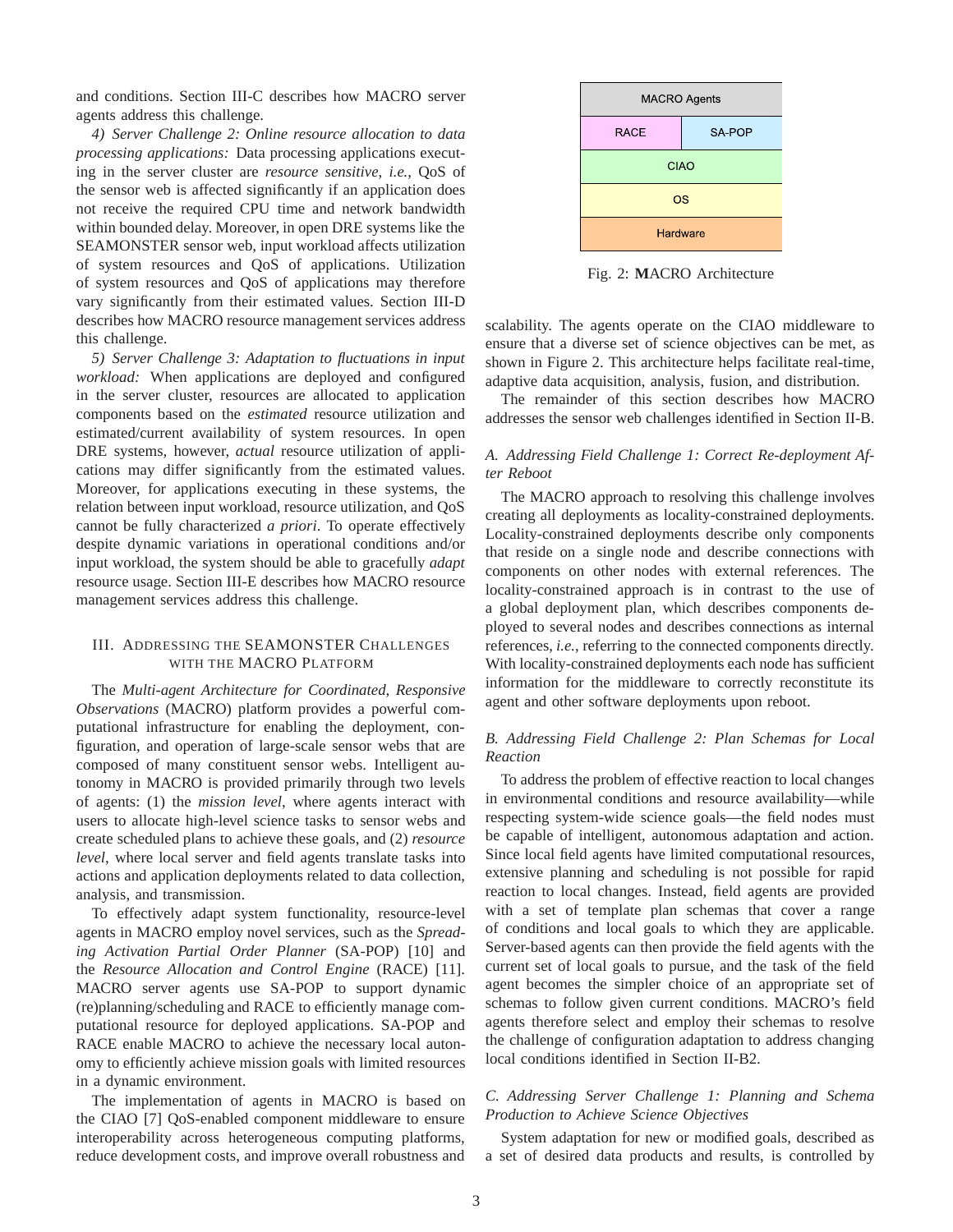MACRO server-based agents with functional knowledge of the sensor web system and available software components. These agents use SA-POP to decompose goals into subgoals to be achieved at the server or by individual field nodes and to plan/schedule for their achievement. With information from field agents about current conditions and local activities, SA-POP produces scheduled, high expected utility plans to achieve all subgoals, including both the selection/configuration of software components for data processing on the server and actions/reconfiguration at the field nodes.

If the planned set of actions and software deployments at a field node is already represented in a schema available to the field node's agent, the subgoal and scheduling information is simply passed to that field agent. Otherwise, the plan is packaged as a new schema and distributed to the field agent along with the applicable subgoal and scheduling information. This process allows the server-based agents to do extensive planning and optimization for the current set of science objectives, as well as entirely new objectives, while the computationally limited field agents can choose among their pre-packaged schemas to intelligently react to changing local conditions and resource availability in light of current science objectives. MACRO's server-based agents and SA-POP can therefore resolve the challenge of intelligent system adaptation for new/modified objectives identified in Section II-B3.

# *D. Addressing Server Challenge 2: Online Allocation of Computational Resources*

As shown in Figure 3, RACE parses the metadata that describes the application to obtain the resource requirement(s) of components that make up the application. The Resource



Fig. 3: The RACE Architecture

Monitor obtains system resource utilization/availability information, and using this information along with the *estimated* resource requirement of application components captured in application's metadata, the Allocators (which implement resource allocation algorithms, such as single dimension binpacking [12] and availability and partitioned breadth first decreasing [13]) map components onto nodes in the system domain based on runtime resource availability. RACE's Resource Monitor and Allocators coordinate with one another to allocate resources to applications executing in the SEAMONSTER system, thereby addressing the resource allocation requirement identified in Section II-B4.

# *E. Addressing Server Challenge 3: Runtime System Adaptation for Resource Management*

RACE's Allocators allocate resources to applications based on current system resource utilization and application's estimated resource requirements. In open DRE systems, however, there is often no accurate *a priori* knowledge of input workload and the relationship between input workload and resource requirements of an application. To address this requirement, RACE's control architecture employs a feedback loop shown in Figure 4 to manage system resource and application QoS and ensures (1) QoS requirements of applications are met at all times and (2) system stability by maintaining utilization of system resources below their specified utilization set-points. RACE's control architecture features a feedback loop that consists of three main components: Monitors, Controllers, and Effectors.

Monitors are associated with system resources and QoS of the applications and periodically update the Controller with the current resource utilization and QoS of applications currently running in the system. The Controller implements a particular control algorithm such as EUCON [14], DEUCON [15], HySUCON [16], or FMUF [17], and computes the adaptation decisions for each (or a set of) application(s) to achieve the desired system resource utilization and QoS. Effectors modify system parameters, which include resource allocation to components, execution rates of applications, and OS/middleware/network QoS setting of components, to achieve the controller recommended adaptation.

RACE's monitoring framework, Controllers, and Effectors coordinate with one another and the aforementioned entities of RACE to ensure (1) QoS requirements of applications are met and (2) utilization of system resources are maintained within the specified utilization setpoint set-point(s), thereby addressing the requirements associated with runtime end-to-end QoS management identified in Section II-B5. We empirically validate this capability as it relates to the other server challenges of SEAMONSTER in Section IV.

### IV. EXPERIMENTAL RESULTS

This section presents the design and results of experiments that evaluate the adaptive resource management capabilities of RACE in the context of the SEAMONSTER servers and agents described in Section II-A. These experiments also validate our claims in Section III that RACE performs effective end-to-end adaptation and yields a predictable and scalable DRE system under varying operating conditions and input workload.

#### *A. Hardware and Software Testbed*

Our experiments were performed on the ISISLab testbed (www.dre.vanderbilt.edu/ISISlab) at Vanderbilt University, which is a cluster consisting of 56 IBM blades powered by Emulab software (www.emulab.net). Each blade node contains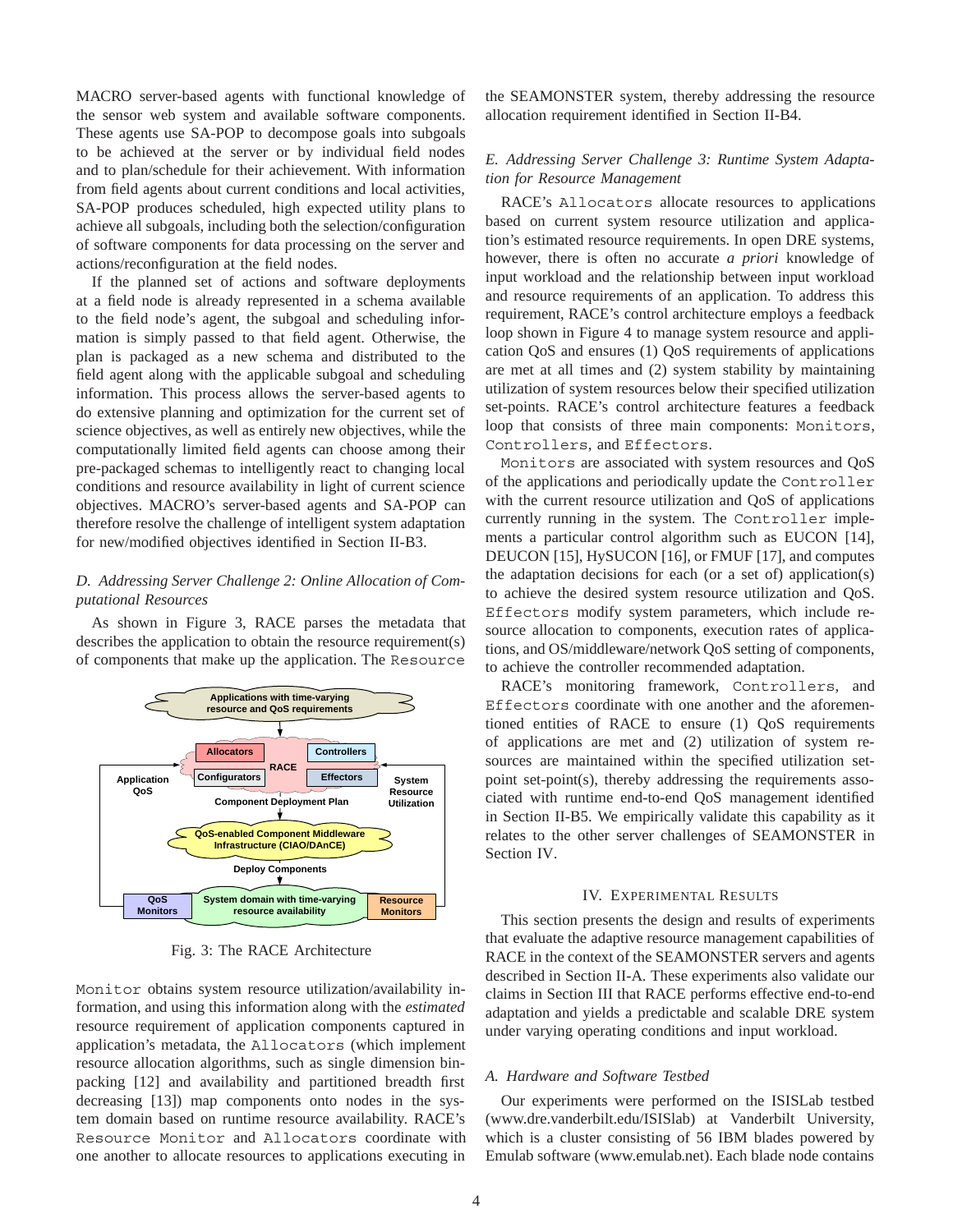

Fig. 4: RACE's Feedback Control Loop

two 2.8 GHz Intel Xeon processors, 1 GB physical memory, 1GHz Ethernet network interface, and 40 GB hard drive. The Redhat Fedora Core release 4 OS with real-time preemption patches [18] was used on all nodes. We used five blade nodes for the experiments to emulate the server cluster of our prototype SEAMONSTER sensor web. Our middleware platform was CIAO version 0.5.10.

#### *B. System Implementation and Experiment Design*

The set of components making up data processing applications on our SEAMONSTER sensor web testbed are configured by the server-based MACRO agents and can be classified as (1) glacier dynamics monitoring, (2) watershed hydrology analysis, and (3) coastal marine ecology analysis applications. These applications were periodic (*i.e.*, applications contained a timer component that periodically triggered the collection from simulated field nodes, followed by the data filtering and analysis on the server) and the execution rate of these applications could be modified at runtime.

As described in section II-B, the SEAMONSTER sensor web is subject to fluctuations in application workload. To validate our claim that RACE enables the autonomous operation of open DRE systems, such as the SEAMONSTER sensor web, by providing effective end-to-end resource management adaptation to MACRO agents, we evaluated performance of our prototype SEAMONSTER sensor web performance when application workloads were varied at runtime. Our experiment compares the performance of the system that is subjected to fluctuations input workload when the system is operated with and without RACE. As execution rates of applications that executed in this system could be dynamically modified at runtime, RACE was configured to employ the EUCON [14] control algorithm to compute system adaptation decisions.

# *C. Evaluation of RACE's Adaptive Resource Management Capabilities*

This experiment varied the input workload to data processing applications at runtime to demonstrate the adaptive resource management capabilities of RACE under varying input workload by comparing system performance with and

without RACE. We use deadline miss ratio, average application throughput, and system resource utilization as metrics to empirically compare the performance of the system under each service configuration.

| #              | exec. rate (hz) |     |       | estimated | component average resource util. |      |          |      |      |
|----------------|-----------------|-----|-------|-----------|----------------------------------|------|----------|------|------|
|                | min             | max | init. | util.     |                                  |      |          |      |      |
|                | 15              | 155 | 60    | 0.3       | 0.15                             | 0.1  | 0.05     |      |      |
| $\overline{c}$ | 35              | 165 | 85    | 0.1       | 0.05                             | 0.05 | $\theta$ |      |      |
| 3              | 10              | 140 | 50    | 0.5       | 0.2                              | 0.1  | 0.1      | 0.05 | 0.05 |
| 4              | 30              | 170 | 80    | 0.3       | 0.25                             | 0.05 | 0        |      |      |
| 5              | 35              | 180 | 90    | 0.45      | 0.2                              | 0.1  | 0.1      | 0.05 |      |
| 6              | 10              | 140 | 65    | 0.35      | 0.15                             | 0.1  | 0.05     | 0.05 |      |
|                | 35              | 170 | 95    | 0.35      | 0.25                             | 0.05 | 0.05     |      |      |

TABLE I: Application Configuration

*1) Experiment Configuration:* At time *t* = 0, the system was initialized with the applications specified in table I to perform glacier dynamics monitoring, watershed hydrology analysis, and coastal marine ecology analysis. Upon initialization, applications execute at their initialization rate specified in table I. Each applications end-to-end deadline is defined as  $d_i = n_i/r_i(k)$ , where  $n_i$  is the number of components in application  $t_i$  and  $r_i(k)$  is the execution rate of application  $t_i$ in the *kth* sampling period. Each end-to-end deadline is evenly divided into sub-deadlines for its components. The resultant sub-deadline of each component equals its period, 1*/r*(*k*). All applications/components meet their deadlines/sub-deadlines if the schedulable utilization bound of rate monotonic scheduling (RMS) [12] is used as the utilization set-point and is enforced on all the nodes.

The sampling period of the controller was set at 2 seconds and the utilization set-point for each node was selected to be 0.7, which is slightly lower than the RMS utilization bound. Table II summarizes the variation of input workload as a function of time. When the input workload was low, medium, and high, the corresponding resource utilization by application components were their corresponding best case, average case, and worst case values, respectively.

*2) Analysis of Experiment Results:* When RACE is available as a service to MACRO agents, it dynamically modifies the execution rates of applications within the bounds [*min, max*] specified in table I to ensure that the resource utilization on each node converges to the specified set-point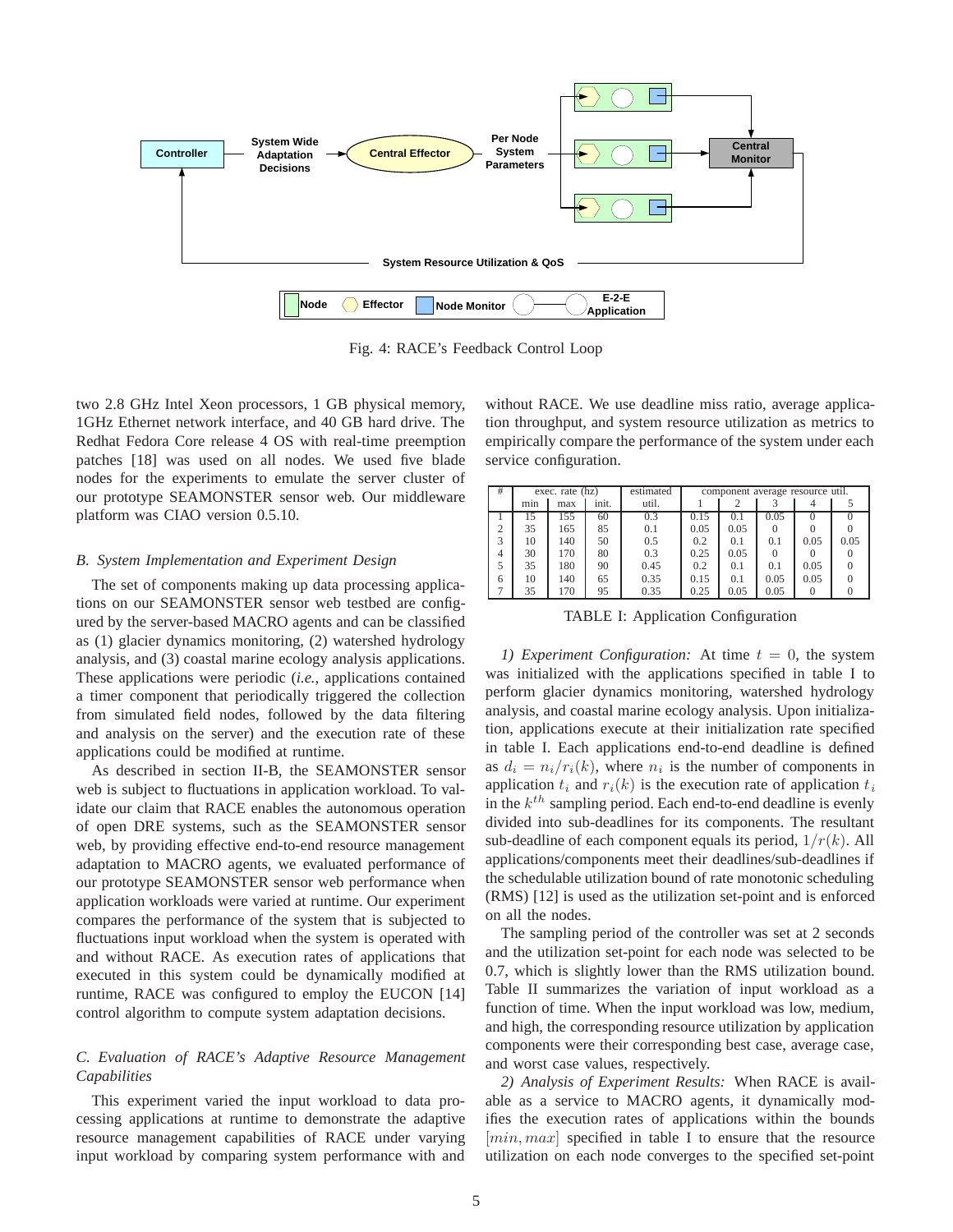| sampling period | input workload |
|-----------------|----------------|
| $0 - 50$        | low            |
| $50 - 150$      | medium         |
| $150 - 250$     | high           |
| $250 - 350$     | medium         |
| $350 - 400$     | low            |

TABLE II: Input Workload as a Function of Time



(b) Without RACE

Fig. 5: Comparison of Processor Utilizations

of 0.7, despite fluctuations in input workload. When the system operated without RACE, however, applications executed at their initialization rates set by MACRO agents for expected workload conditions and identified in table I.

Figure 5a, Figure 6a, and Table II show the execution of the system when RACE is employed. During  $0 \le t \le 100$ , when the input workload is low, the controller increases the execution rates of applications such that the processor utilization on each node converges to the desired set-point of 0.7. This behavior ensures effective utilization of system resources. When RACE is not used, however, figures 5b and 6b show that the applications must execute at a constant rate (initialization rate) and system resources are severely underutilized.

When input workload is increased from low to medium, at  $t = 100s$ , the corresponding increase in the processor utilization can be seen in figure 5. Figures 5a and 6a show

that when RACE is used, although the processor utilization increased above the set-point, within a few sampling periods the controller restored the processor utilization to the desired set-point of 0.7 by dynamically reducing the execution rates of applications. The deadline miss ratio for the entire duration of the experiment was observed to be 0*.*005 and 0*.*0184 when the system was operated with and without RACE, respectively. Figure 5b shows that without RACE, the processor utilization was below the set-point for all the nodes in the system, except for node 5.

At  $t = 300s$ , the input workload was further increased from medium to high. As a result, the processor utilization on all the nodes increased, which is shown in figure 5. Figures 5a and 6b show that RACE was again able to dynamically modify the application execution rates to ensure that the utilization converged to the desired set-point. Figure 5b shows that without RACE, the processor utilization on most of the nodes in the system was significantly higher than the set-point under high workload conditions.



Fig. 6: Comparison of Application Execution Rates

At  $t = 500s$ , when the input workload was reduced from high to medium, from figure 5 it can be seen that the processor utilization on all the nodes decreased. When the system was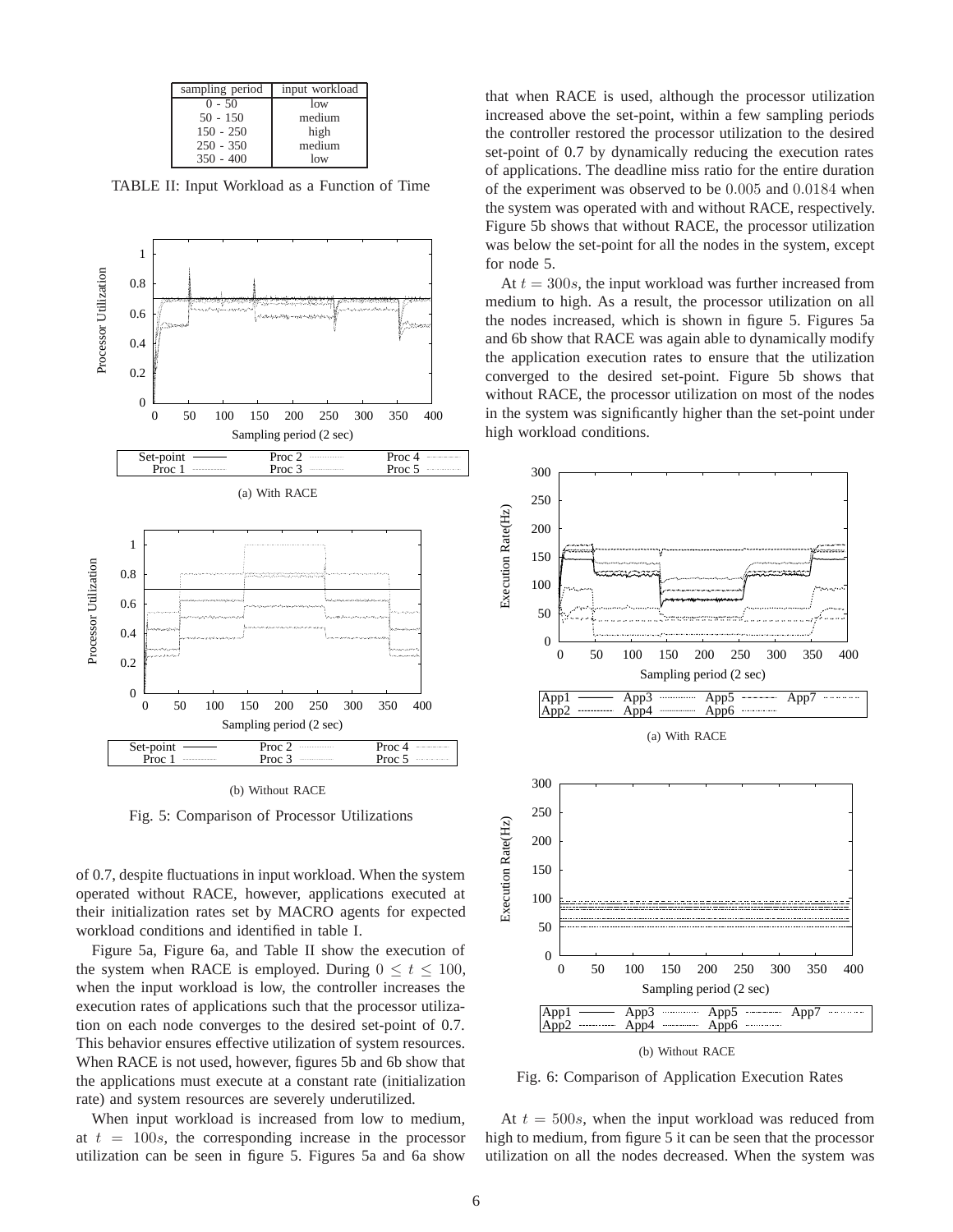operated with RACE, however, RACE restored the processor utilization to the desired set-point of 0.7 within a few sampling periods. Without RACE, processor utilization for all nodes except node 5 remained significantly lower than the setpoint. Similarly, at  $t = 700s$ , the input workload was further reduced from medium to low, and figure 5 shows another decrease in processor utilization across all nodes. When the system featured RACE, processor utilization again returned to the desired set-point within a few sampling periods. Without RACE, processor utilization remained even further below the set-point.

Figure 5 shows that system resources may be either significantly underutilized or over-utilized when operating without RACE, but are near the set-point when RACE is used. Underutilization and/or over-utilization of system resources results in reduced QoS, which is evident from table III, showing the overall system  $QoS<sup>1</sup>$ . In contrast, when the system featured RACE, the application execution rates were dynamically modified to ensure utilization on all the nodes converged to the set-point, resulting in more effective utilization of system resources and higher QoS.

| application   | Average Throughput (hz) |                        |  |  |
|---------------|-------------------------|------------------------|--|--|
|               |                         | With RACE Without RACE |  |  |
|               | 110.326                 | 59.930                 |  |  |
|               | 160.891                 | 84.903                 |  |  |
| 3             | 60.532                  | 45.964                 |  |  |
|               | 133.894                 | 76.909                 |  |  |
| 5             | 124.232                 | 89.599                 |  |  |
| 6             | 21.476                  | 63.2362                |  |  |
|               | 37.264                  | 94.896                 |  |  |
| entire system | 92.660                  | 74.445                 |  |  |

TABLE III: Comparison of System QoS

*3) Summary:* This experiment compared system performance during input workload fluctuations when the system was operated with and without RACE. The results show how RACE (1) ensures system resources are not over-utilized, (2) improves overall system QoS, and (3) enables the system to adapt to drifts/fluctuations in utilization of system resources by *fine-tuning* application parameters.

#### V. RELATED WORK

Compared to related research presented in [19], the resource management framework used in MACRO – RACE – is an adaptive resource management framework that can be customized and configured using model-driven deployment and configuration tools such as the *Platform-Independent Component Modeling Language* (PICML) [20]. Moreover, RACE provides adaptive resource and QoS management capabilities more transparently and non-intrusively than Kokyu [21], QuO [22], and Qoskets [23], [24], [25]. In particular, it allocates CPU, memory, and networking resources to application components and tracks and manages utilization of various system resources, as well as application QoS.

The planning service used by MACRO server-based agents – SA-POP – is a decision-theoretic planner allowing uncertainty both in environmental conditions and action outcome,

<sup>1</sup>In the SEAMONSTER system, overall OoS is defined as the total throughput for all active applications.

like C-SHOP [26] that does so with hierarchical planning and Drips [27] that produces conditional plans. However, to enable planning with resource constraints, such as those of sensor webs, many have chosen to separate the planning and scheduling/resource aspects of the problem. This approach works well when the resource/time constraints are relatively loose or there are relatively few alternatives in the planning process that could use fewer or different resources. However, with tight resource constraints, as are often present in sensor webs, others have chosen to integrate planning and scheduling as SA-POP does. For example, IxTeT [28] uses partial-order planning like SA-POP and allows interleaving resource conflict resolution with the planning process, but does not perform decision-theoretic planning.

The MACRO field agents use plan schemas (also called template plans or skeletal plans) [29] as have been used in other situations where complete planning was too time consuming for appropriate responses. Plan schemas have also been enhanced with scheduling information, such as in [30], and generated through partial order planning techniques, like [31]. However the combination of MACRO server-based agents using the SA-POP planning/scheduling service with generated schemas used by MACRO field agents provides a uniquely flexible solution for autonomy in sensor webs with a server cluster connected to DRE field systems.

# VI. CONCLUDING REMARKS

This paper presents the results of integrating and applying the MACRO platform to address these challenges in the SEAMONSTER sensor web. The lessons learned from our activities thus far include:

• **Maintaining QoS in open DRE systems.** To make the best use of limited resources and achieve high end-toend QoS in open DRE systems requires goal-driven functional adaptation of system configuration, adaptive resource management, and an infrastructure providing a range of realtime capabilities. QoS-enabled component middleware, such as CIAO, provide an integrated platform for building these systems and are emerging as proven operating platform for these systems. Although CIAO alleviates many challenges in building DRE systems, it does not addresses the adaptive resource management challenges and requirements of open DRE systems. Adaptive resource management solutions, such as RACE, are therefore needed to ensure QoS requirements of applications executing atop these systems are met. Moreover, goal-driven, functional system adaptation in light of current conditions, such as by autonomous MACRO agents using SA-POP and plan schemas, is required to maximize system utility and application QoS with limited sensor web resources.

• **Agents with different levels of planning/scheduling capabilities.** The extremely limited computational hardware on which SEAMONSTER field agents execute prevents them from effectively using advanced planning and scheduling techniques. A key requirement for dynamic sensor web operation, however, is rapid reaction to changing environmental conditions based on functional system knowledge and science objectives. A simple two-level hierarchy of agents